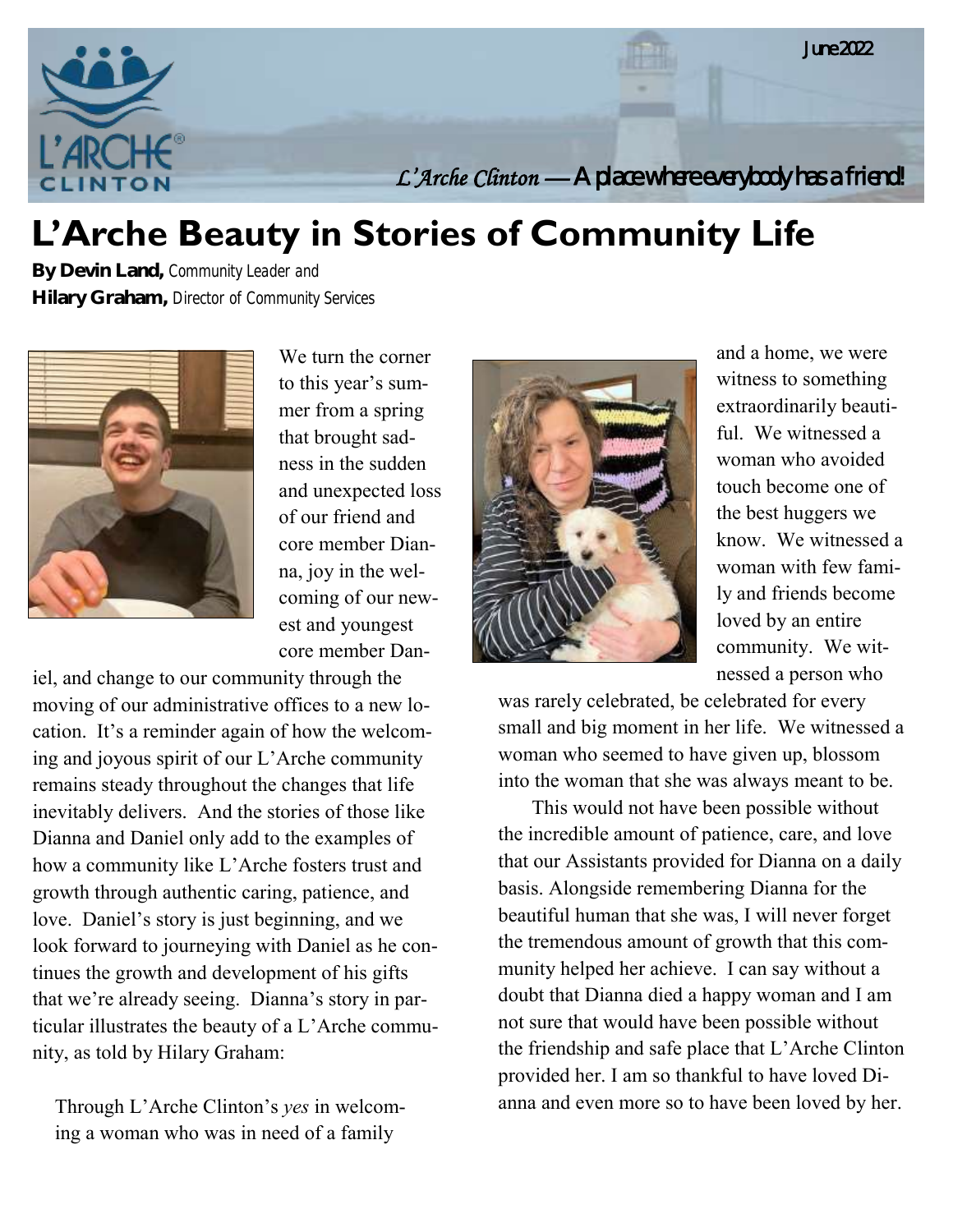## **Welcome Daniel Daniel brings bells and whistles to L'Arche Clinton!**

### **By Jaime Zastrow**

#### *Coordinator Arch I*

Paw Patrol, Fire Trucks, and church bells are all favorites of our newest core member Daniel Beam. Daniel joined the Arch I home on December 1, 2022. This was the first time Daniel had lived on his own without family, and he has transitioned wonderfully and is quick to tell others that his home is Arch I in Clinton, Iowa. Daniel has made new friends in L'Arche and in Clinton. Daniel enjoys being on the go be it through going for a ride past the fire trucks, karaoke, attending L'Arche events, or stopping by a park. Daniel's personality has really shown through and he is known for being quite the trickster.

Daniel has a wonderful smile that lights up his face and the room and a laugh that is contagious. Daniel has shown growth in many areas such



as words he says, foods he eats and tasks he completes. We look forward to the future with Daniel and growth he will have.

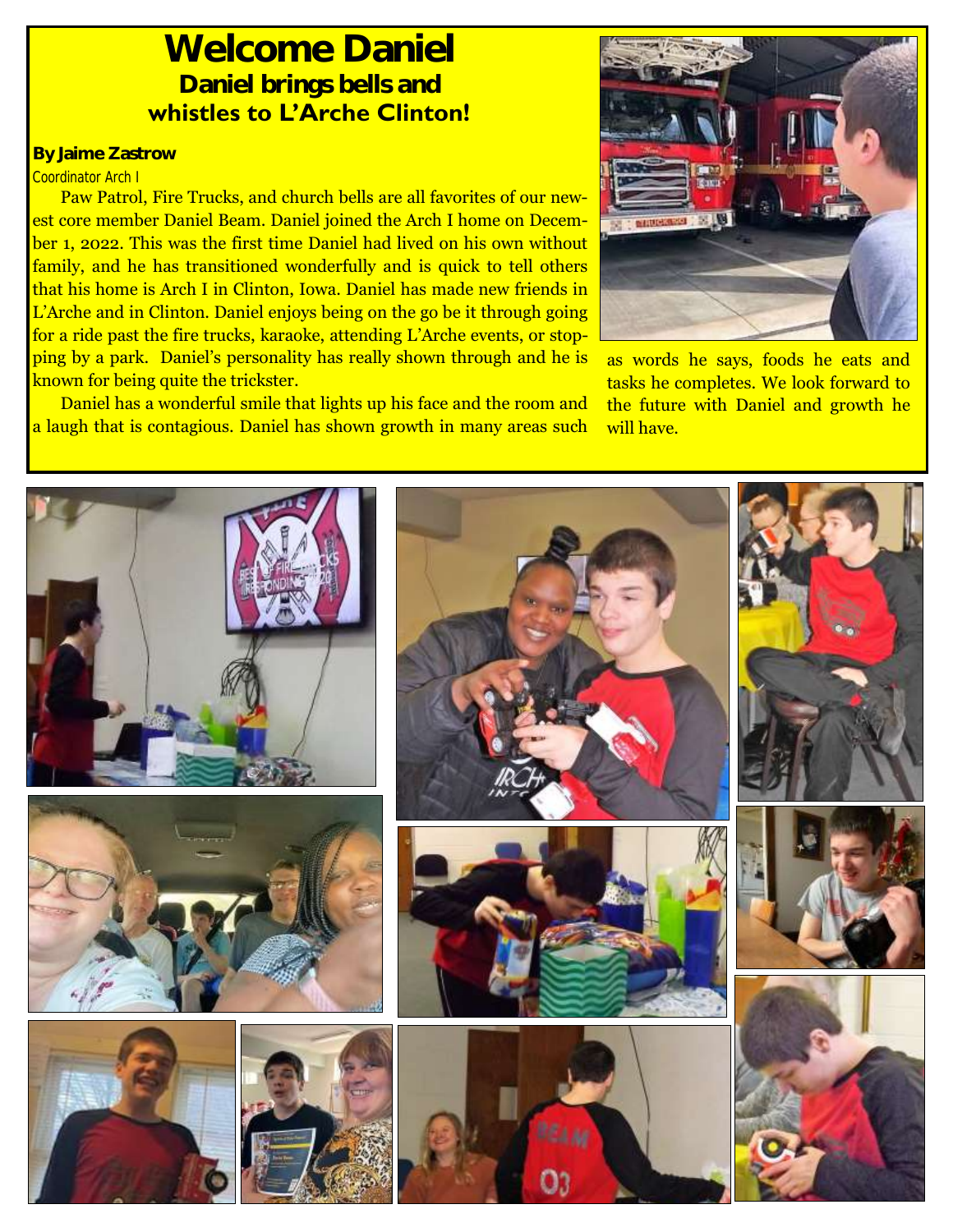











# We miss our friend, Dianna!





![](_page_2_Picture_9.jpeg)

## **Remembering Dianna, a friend, lost too soon**

### **By Jaime Zastrow** *Coordinator Arch I*

**On March I5, our community suffered the devastating unexpected loss of our beloved core member Dianna from Arch II. Dianna joined our community in May of 2021 and during her time with community made a lasting impact through the memories we have and relationships she developed.** 

**Dianna loved living at Arch II and considered the staff and her housemates family. She was very proud of her home and items she had in her room. We find comfort in knowing that Dianna was truly happy during her time with our community and had the opportunity to have the best Christmas and Birthday she ever had. Dianna loved being part of the L'Arche community and her memory lives on in the many crafts she shared with our community and the memories she made.** 

![](_page_2_Picture_14.jpeg)

![](_page_2_Picture_15.jpeg)